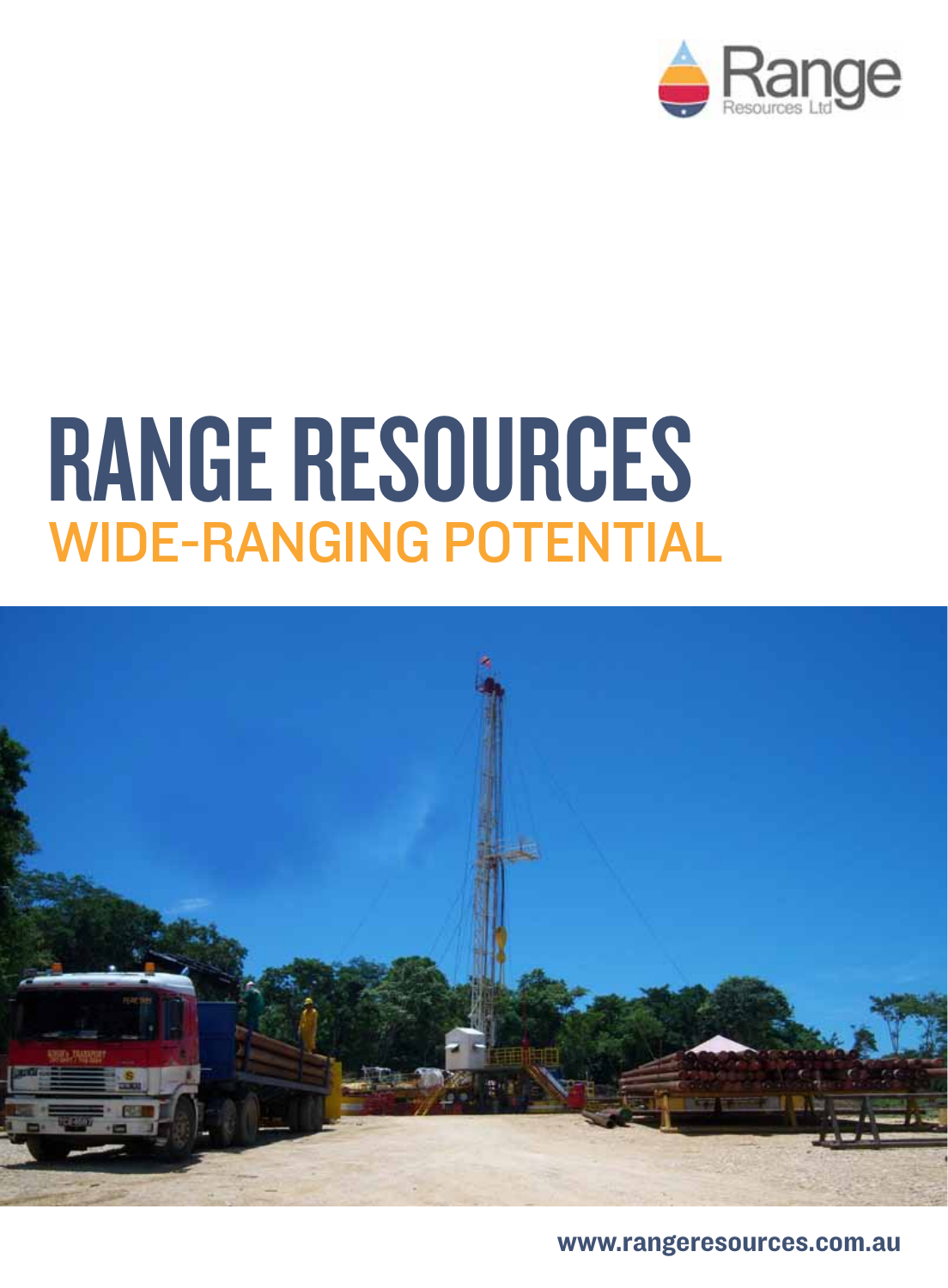# WDE-RANGING potential

*Trinidad Chief Operations Officer, Walter Cukavac discusses the incredible progress made by Range Resources in the little over two years that it has been present on the Caribbean island*

written by: Will Daynes research by: Robert Hodgson

### Range Resources

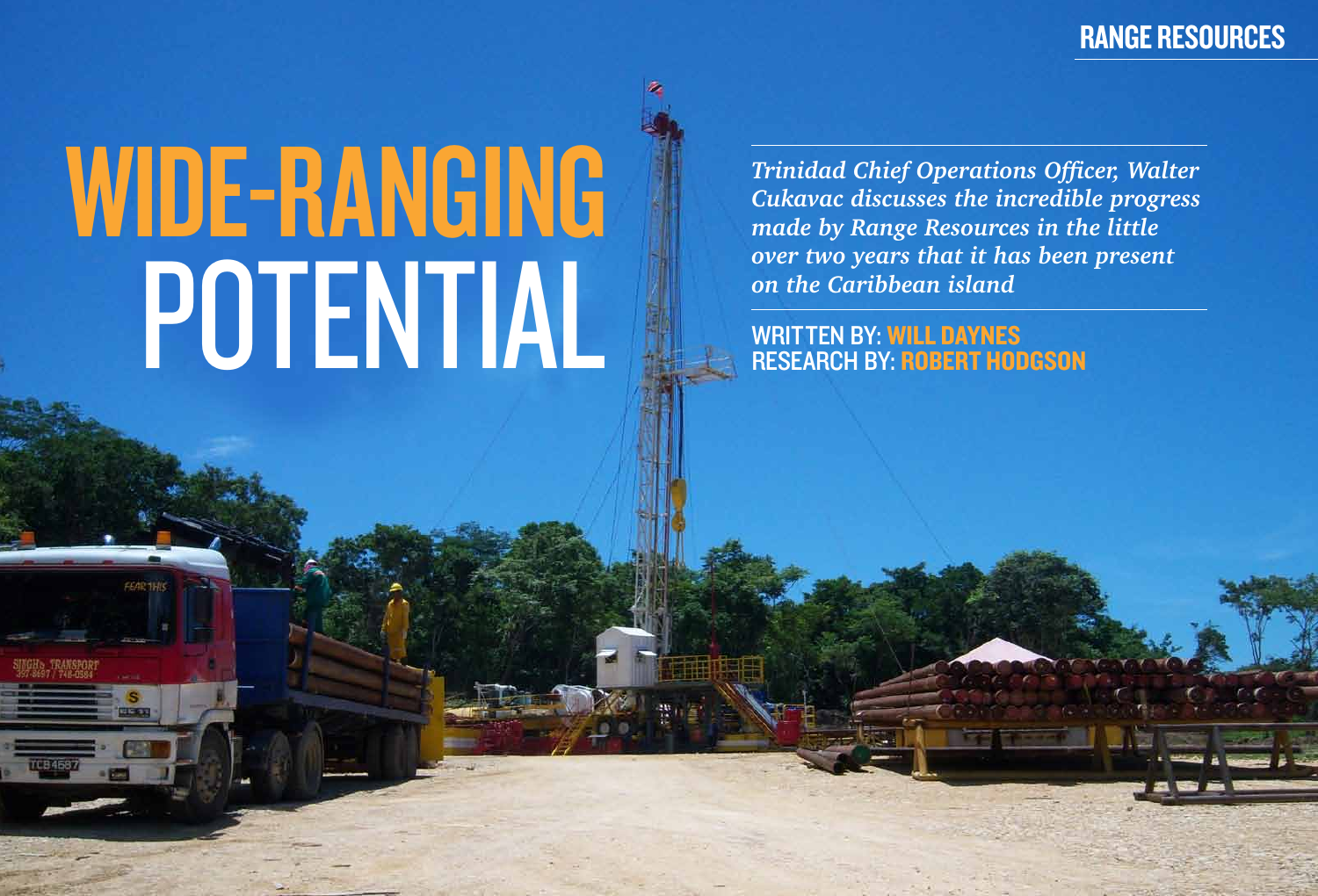

t was in 2011 that Range Resources entered into the oil market of Trinidad. A listed oil and gas exploration, development and production company already boasting interests in Puntland, Somalia, Texas, USA and the Republic of Georgia, Range's arrival on the Caribbean's southernmost island nation was instigated through the acquisition of 100 percent interest in three production licences, Morne Diablo, South Quarry and Beach Marcelle.

Each located within producing onshore oilfields, Range's newly acquired assets were complemented by the acquisition of a local, fully operational drilling company possessing six drilling rigs and further completion and workover rigs, and operational personnel.

The Morne Diablo onshore licence comprises 9,300 acres along the south coast of the island and is subject to a farm-in agreement with Trinidad's national oil company, Petrotrin. Range has extended its existing FOA until 31 December 2021. The licence has 2D and 3D seismic coverage and features multi-productive horizons, all of which are currently being targeted. Of its 300 plus wells, 165 are currently producing with 33 new development wells having been added since its acquisition in 2011 and potential for a further 100 wells to be drilled over the coming years.

Comprising of 3,700 acres of land, the South Quarry onshore licence is another of Range Resources' three original acquisitions. Subject to the same type of farm-in agreement with Petrotrin as Morne Diablo, the licence

also shares characteristics such as the fact that it been subject to 2D and 3D seismic and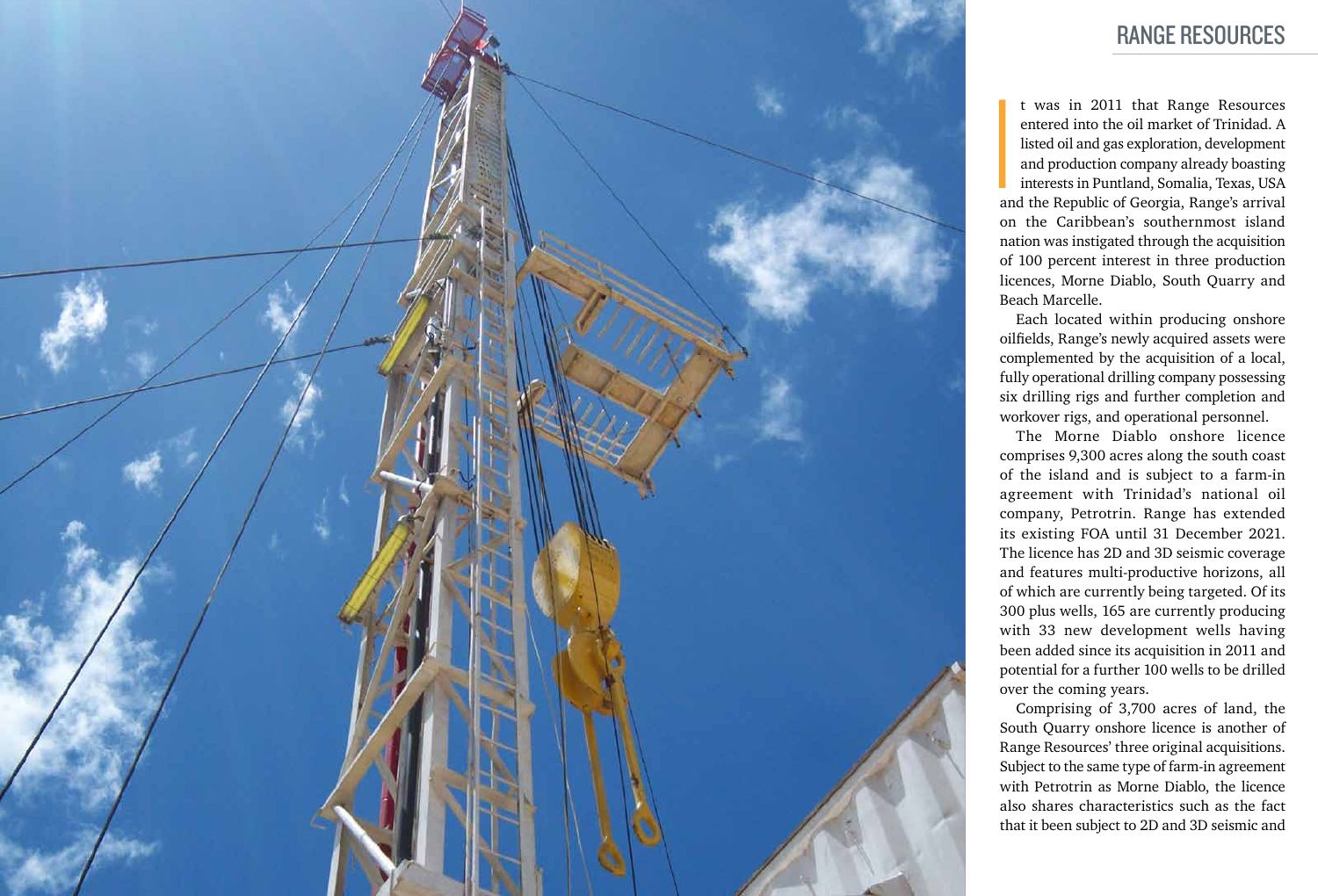



Gulf Group of Companies have been servicing the Oil and Gas Industry in our Twin Island Republic of Trinidad and Tobago, South America and the Caribbean for the past Thirty-Seven years on a twenty-four hour basis

with a combined working knowledge of over three hundred years. Our facility is API and ISO 9001



certified. The principal area of business includes Machine Shop Services, Sales and Supply and Rental of drilling and cleanout tools and associated equipment. We are pleased to be associated with Range Resources and welcome them to our shores and wish them every success in their future undertakings as we continue to provide our services to meet their specific needs.

E. rgopeesingh@gulfengtt.com

#### Gulf Engineering Services Limited



#### Range Resources

is home to multiple horizons that are being actively explored. The field was discovered in 1938 and resulted in over 90 wells drilled to date, 14 of which are currently producing. What makes South Quarry stand out however is the fact that there are numerous oil seeps present in areas yet to experience any significant appraisal work. This has led Range to mobilise one of it shallower rigs from

Morne Diablo programme across to South Quarry to undertake appraisal of some of the oil seeps along with the development of an inventory of up to 20 wells.

Beach Marcelle on the other hand is a 3,900 acre licence subject to an Incremental Production Sharing Contract with Petrotrin, which extends in ten year periods. The licence contains four individual fault blocks that will be targeted using a waterflood EOR programme, while a technical study carried out in 2012 also identified more than 50 infill well locations. In total, there are currently 230 wells found on the Beach Marcelle licence. "It was the availability of these licences

and the drilling company that really presented us with the opportunity to come in and establish ourselves as a significant player in Trinidad," explains Trinidad Chief Operations Officer, Walter Cukavac. "In the time since we have made

142 Of Range Resources' wells are currently producing oil in Trinidad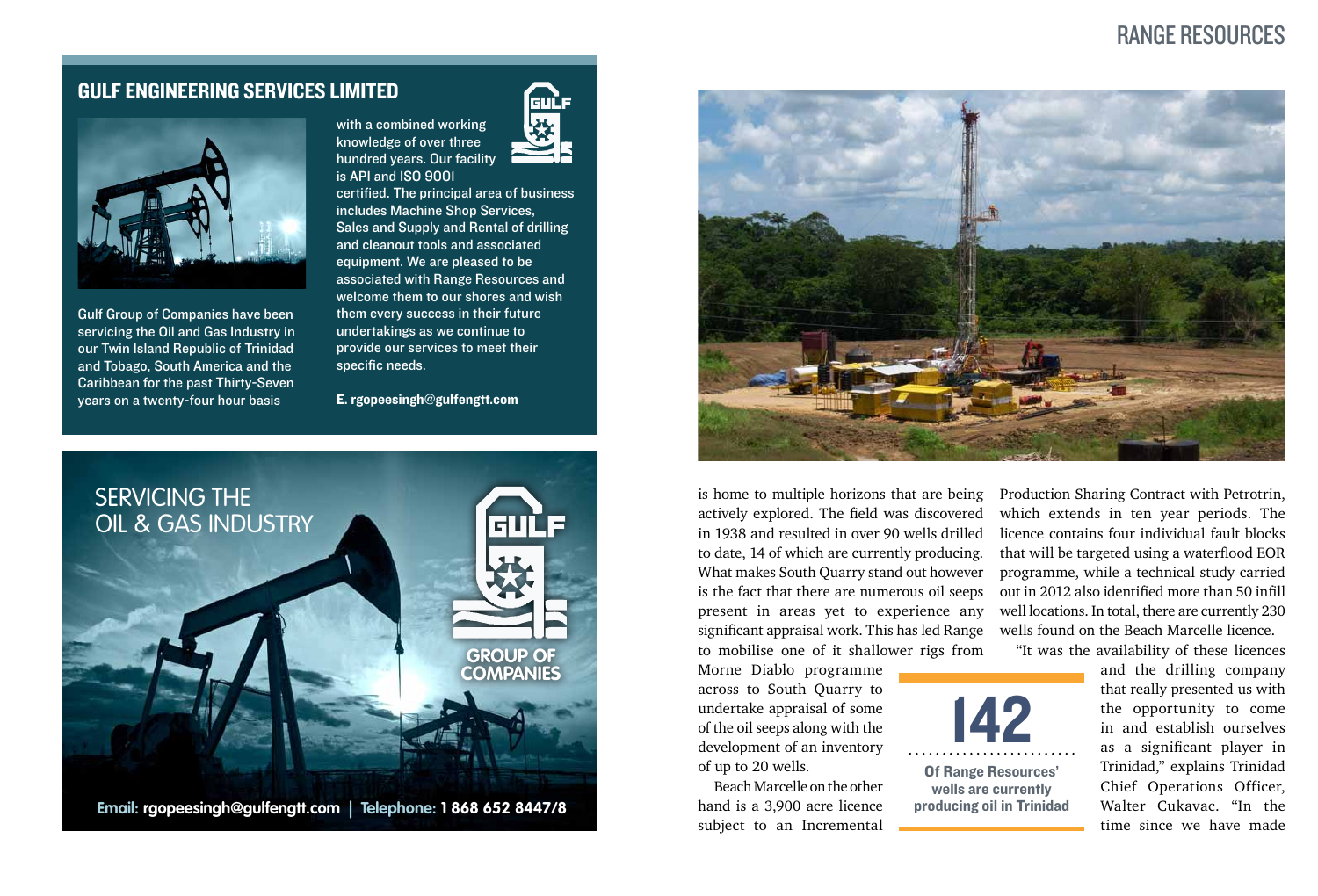"What we have established in the country is an experienced management team dedicated to the longer term outlook in Trinidad"

considerable strides, doubling our employee count to 240 people, adding a new technical administrative office which allows us to do more in house engineering and evaluation of projects, and increasing the operational capability of our drilling company."

This latter development has seen the company bring a further two drilling rigs online and complete the drilling of more than 30 wells. "There are very few independent operators in this market that possess the infrastructure that Range has to offer," Cukavac continues. "Trinidad is a small market in relative terms and this naturally presents some limitations for companies when it comes to things like gaining access to rigs and equipment at short notice. Our capabilities allow us to execute our projects with our own equipment and better control the timing of our activities."

Boasting a stable economic and political climate, a judicial system based on English common law and solid infrastructure in the form of roads and transportation networks, Trinidad is clearly a great place to be for a business like Range Resources.

"What we have established in the country is an experienced management team dedicated to the longer term outlook in Trinidad," Cukavac says. "I think historically

When it comes to supporting local Trinidadians, it is important to first consider the fact that some 98 percent of Range's workforce are nationals of the island. "Almost all of our technical staff call Trinidad home, while we

the smaller operators in Trinidad have shared certain characteristics that have seen them collectively play a low risk game based on short term goals. What makes Range different is the fact that we are undertaking field development plans that are setting us up for years to come. We know it will take more than drilling one or two new wells to make a telling difference and we have a huge inventory of close to 200 wells to drill.

This is what will make a real difference over time."

The difference Cukavac speaks of doesn't just come in the form of benefits for Range Resources. It also means positive developments for the areas around which the company operates and the communities who live there. Aware of the sensitive nature of Trinidad's ecology,

it has always been the aim of the company to optimise its operations in order to minimise the footprint it leaves behind. Part of its efforts have seen Range focus on the drilling of slimmer, six inch holes which utilise less drilling fluids, while the reusing of water



as often as possible has also had a positive impact on Trinidad's environment.

have also made great strides to bring in young engineering talent from local schools that we train, mentor and help to absorb the right culture that we line our business with from top to bottom," Cukavac enthuses. "In addition to the work we do



Range's production target for the end of 2014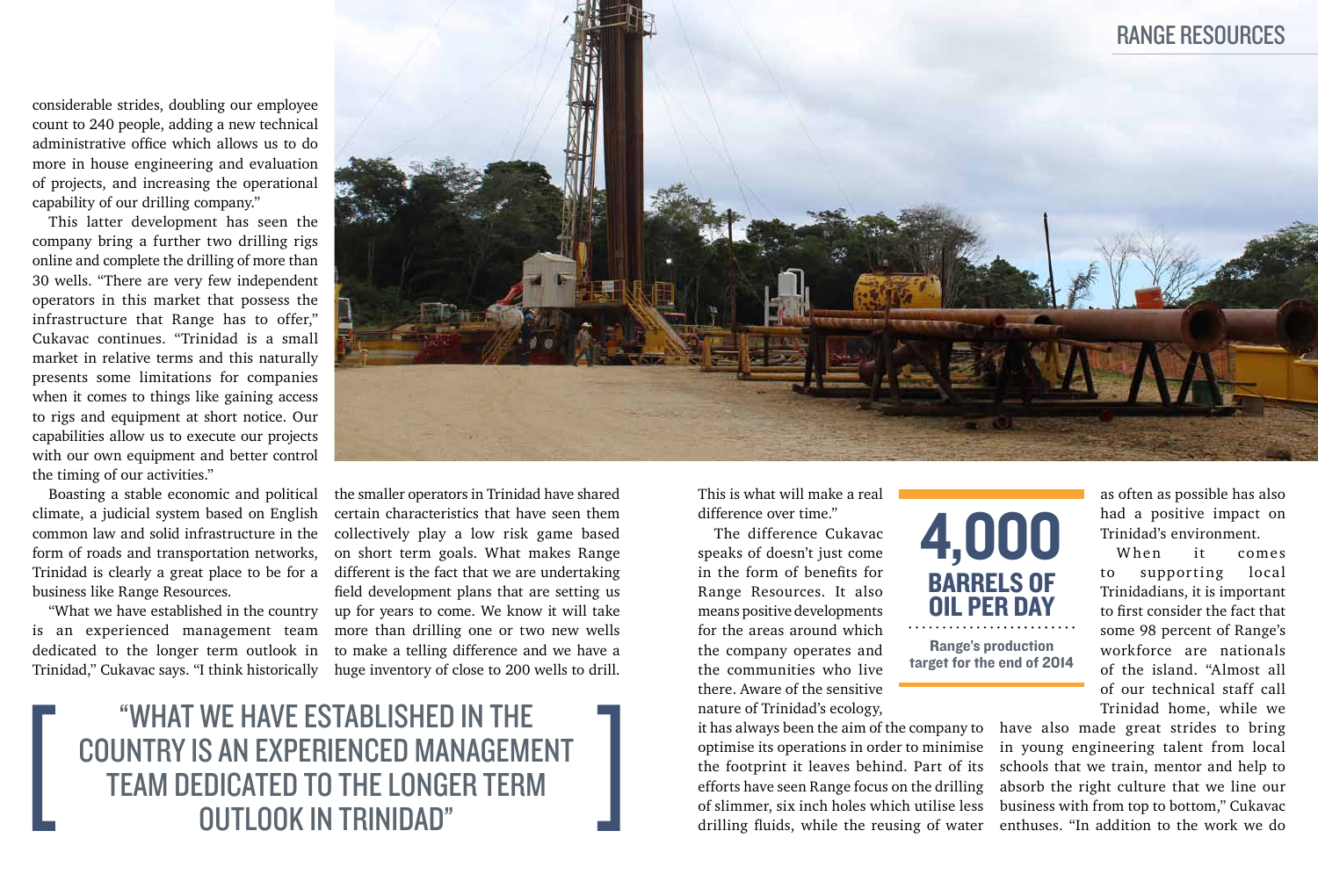"To date we have ramped up our personnel levels and our internal infrastructure, now it is time to put that to use in order to increase our oil production levels and revenues"





onsite we also continue to support local businesses, endeavouring to maximise our local content of supporting items, and also provide capital and sponsorship of several local schools and charities."

As we speak, Range is in the process of ramping up its drilling activity in Trinidad, with the next ten wells scheduled to be

accessed by its production and work over rigs in the coming weeks. This is all part of its plans to lift and maintain the oil production to 4,000 barrels of oil per day by the end of 2014, before increasing this again to 9,000 by the end of 2015 through conventional and unconventional work programmes.

> concludes, Range remains conscious of its own need to press forward with the progress it has made across the business. "To date we have ramped up our personnel levels and our internal infrastructure, now it is time to put that to use in order to increase our oil production levels and revenues. As our work force matures technically and gains greater capabilities we will be able to take on increasingly complex types of drilling and production work that will ultimately allow us to further reduce costs and increase profitability." **BE**

Equally if not more significant is the fact

that Range now finds itself close to finalising a partnership with Niko Resources, a deal that will give it access to 280,000 acres of onshore and offshore acreage. "Access to this acreage, which itself has a huge upside in terms of reserve potential, will allow us to consolidate an even larger presence in Trinidad," Cukavac says. "It also follows on from our participation in the recent onshore bidding round for the St. Mary's Block. This is a 35,000 acre block, again with massive reserve potential, that really typifies the kind of long term projects that we want to target in Trinidad."

Consolidating acreage that will bring the long term opportunities it desires is clearly high on the list of the company's priorities moving forward. Nevertheless, as Cukavac

#### Range Resources

For more information about Range Resources visit: www.rangeresources.com.au